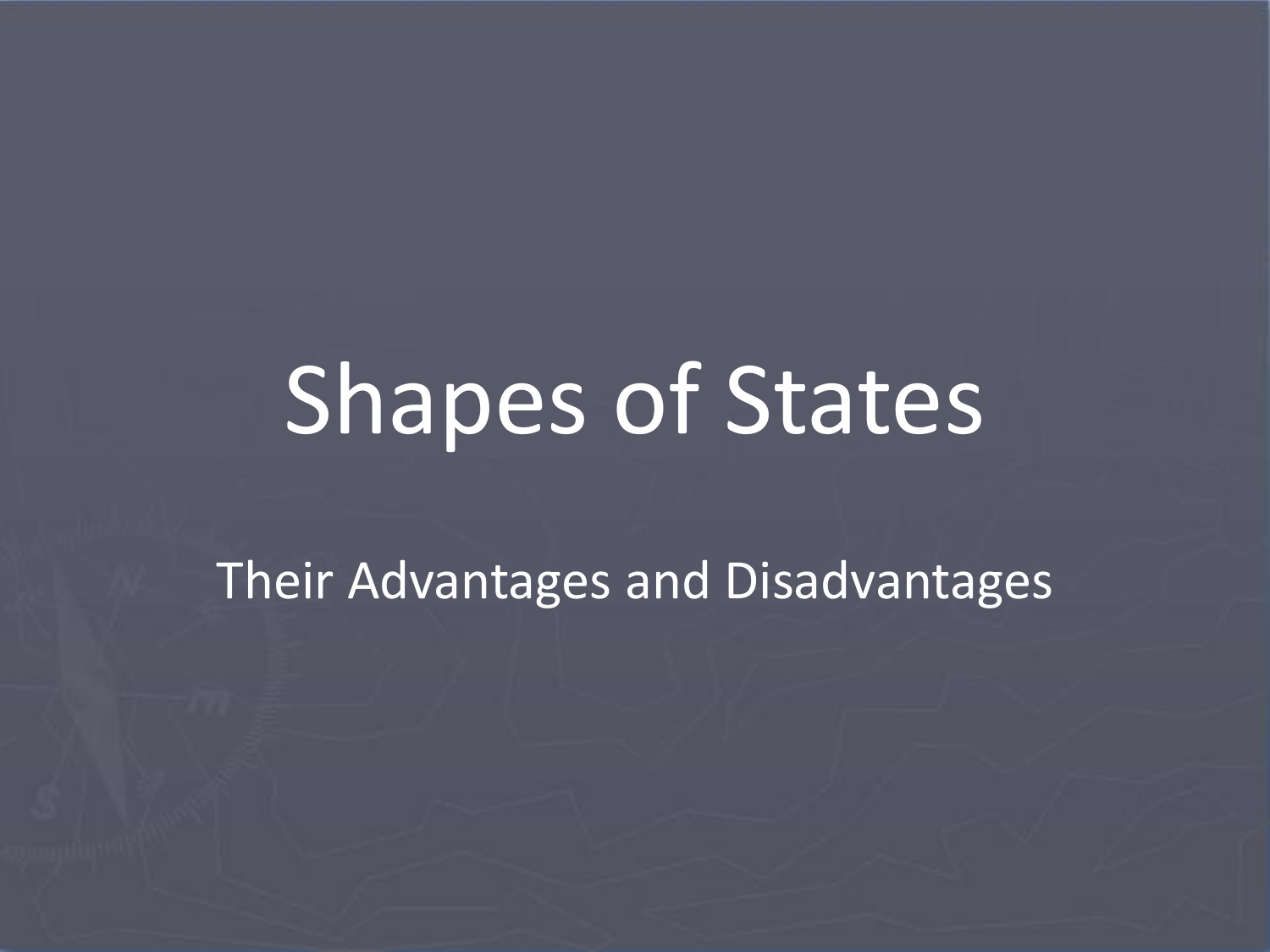# Elongated State

• State that is geographically long and relatively narrow



#### • Major Disadvantage:

- Difficult to defend, govern, and communicate with
- Transportation fairly simple
- Cultural variations typical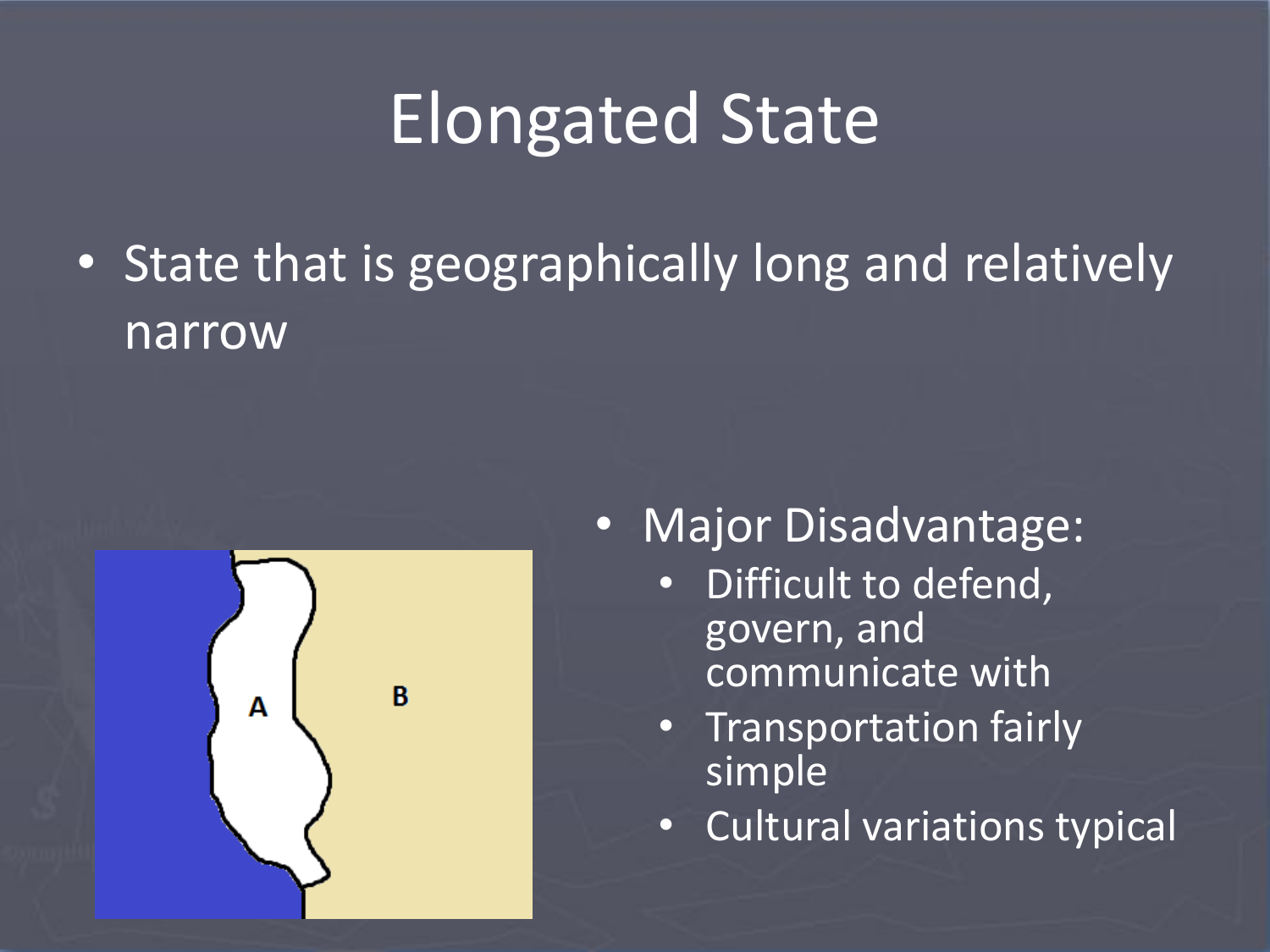# Elongated State Example

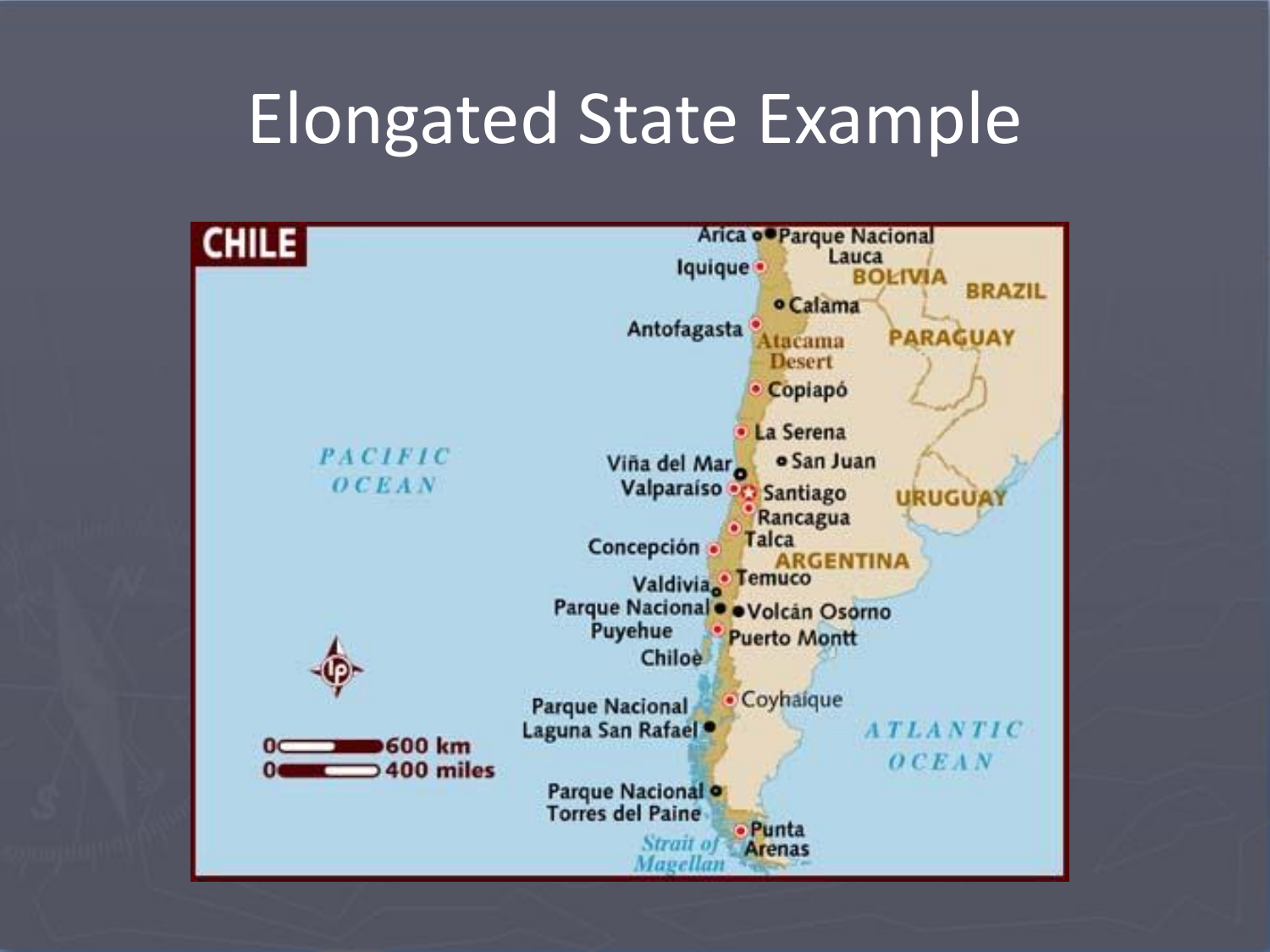# Compact State

• The distance from the geographic center of the state to any of the borders does not vary greatly



- Major Advantage:
	- Easier for defense and communication
	- Transportation fairly simple
	- Easier cultural uniformity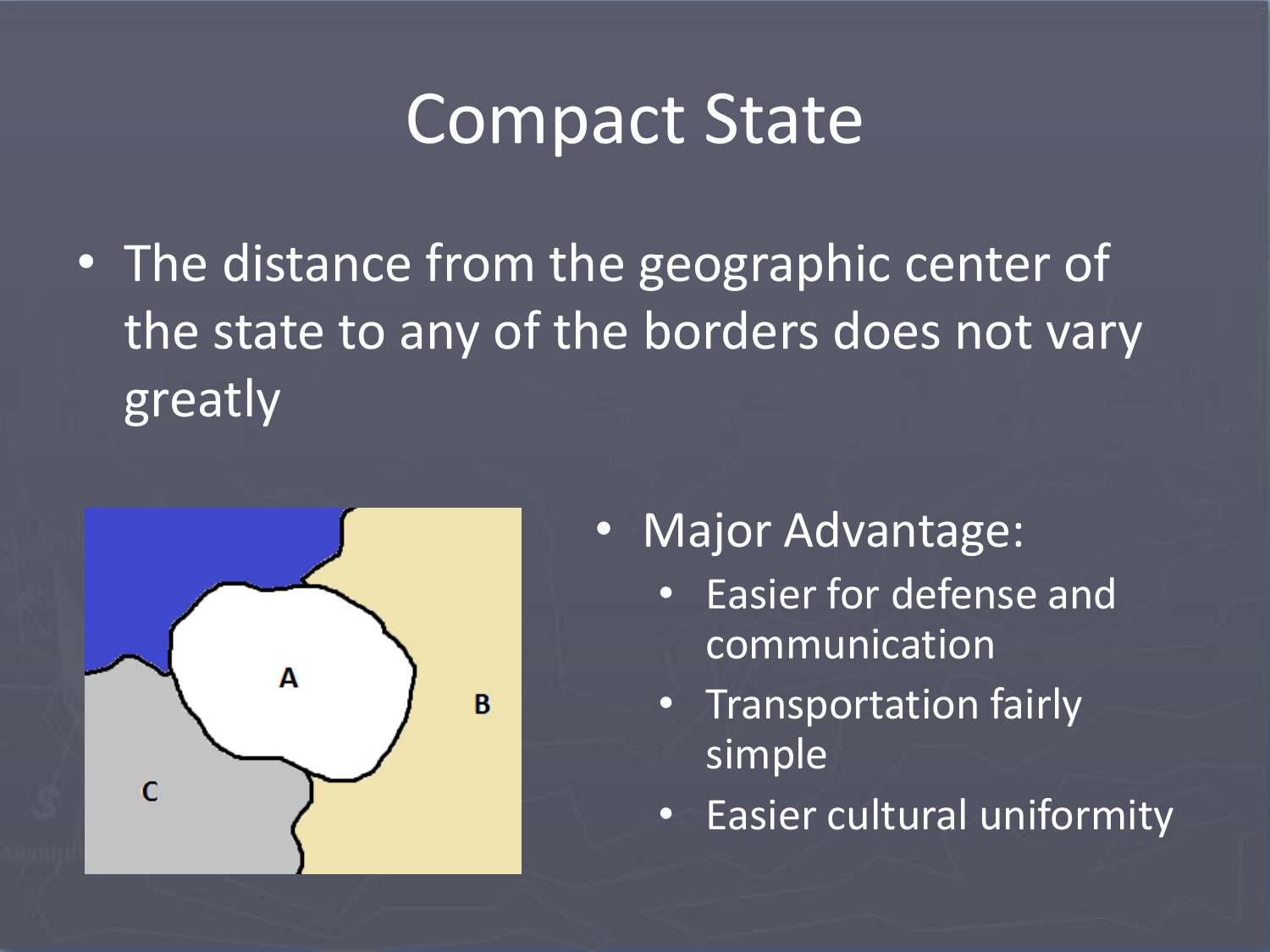#### Compact State Example

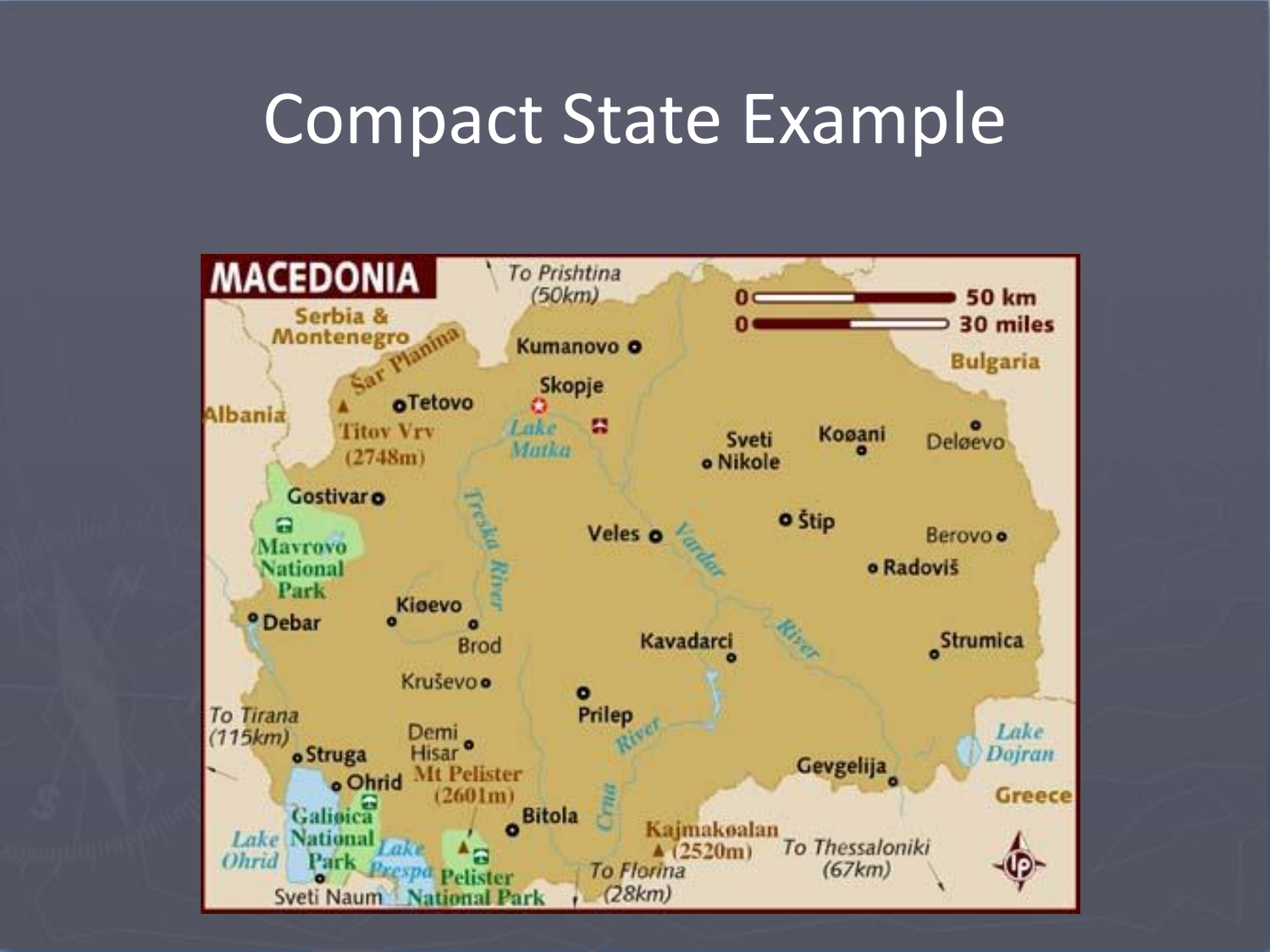# Fragmented State

• States that are divided from their other parts by either land or other states



- Major Advantage:
	- More difficult to invade
	- Allows for more cultural diversity
	- Access to varied resources
- Major Disadvantage:
	- More difficult to defend
	- More difficult to unify culturally and politically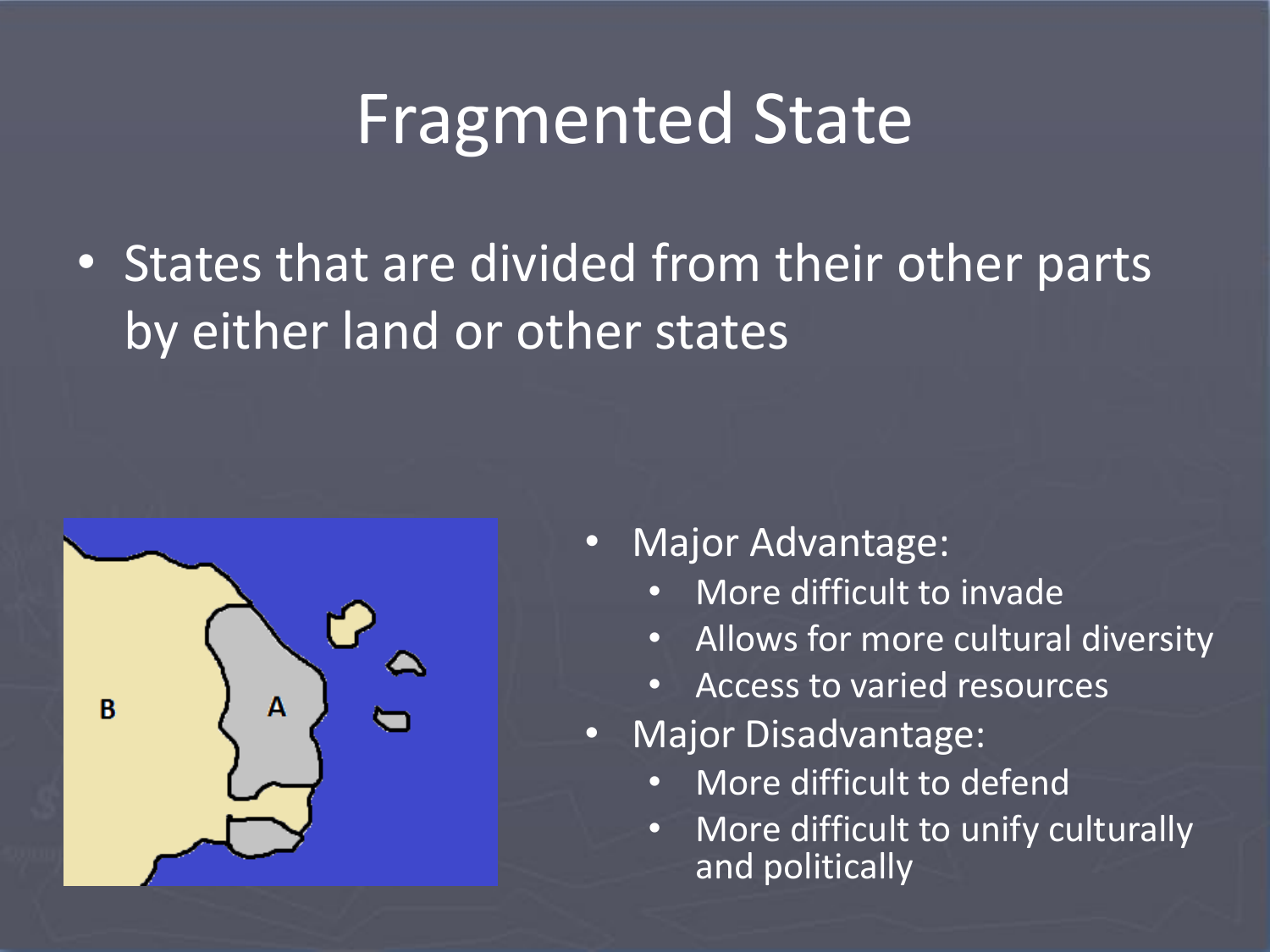# Fragmented State Example

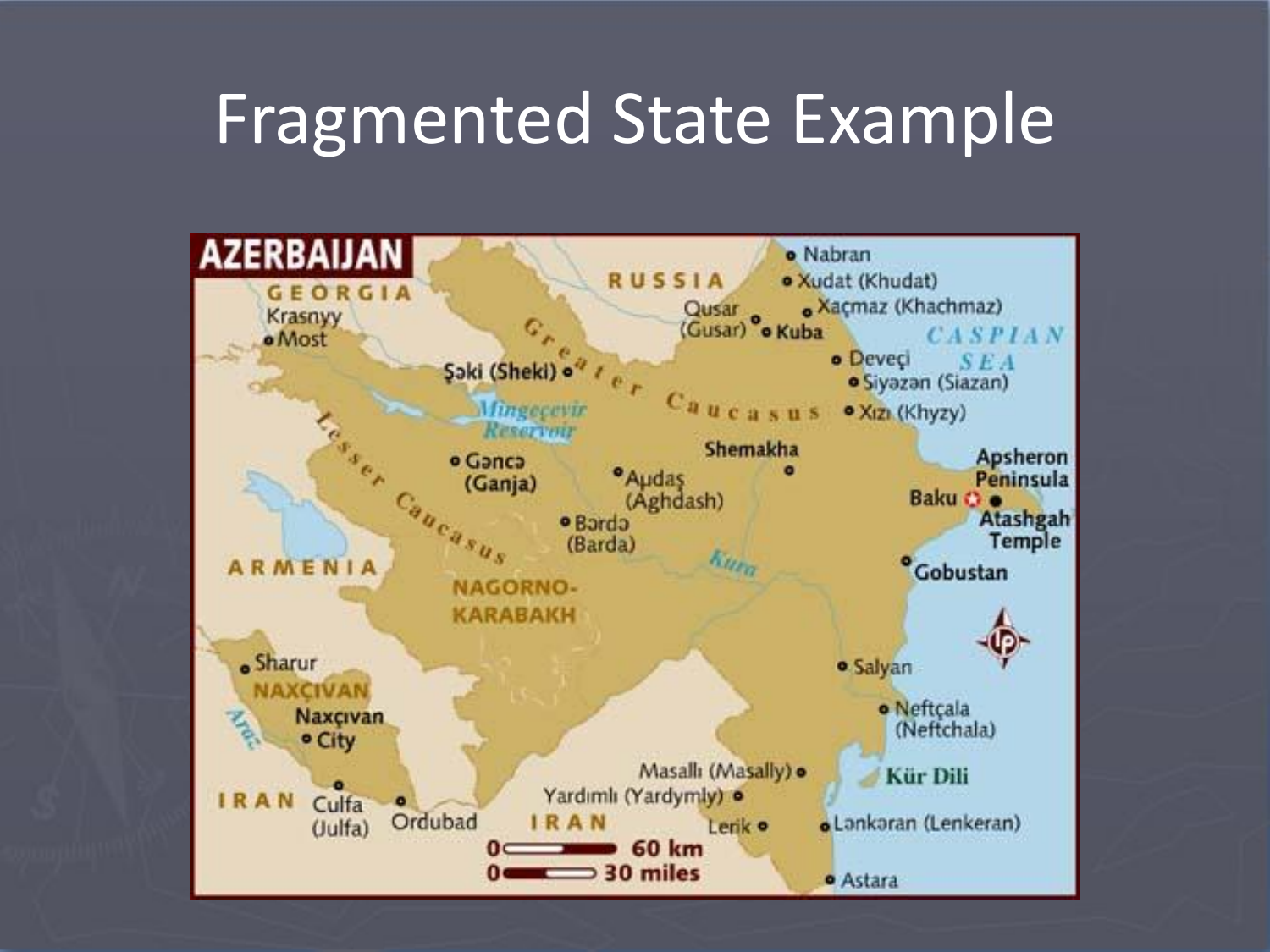# Perforated State

• A state that completely surrounds another state



- Major Advantage:
	- Able to dictate actions of enclosed state more easily
- Major Disadvantage:
	- Can lead to internal tension and problems with enclosed state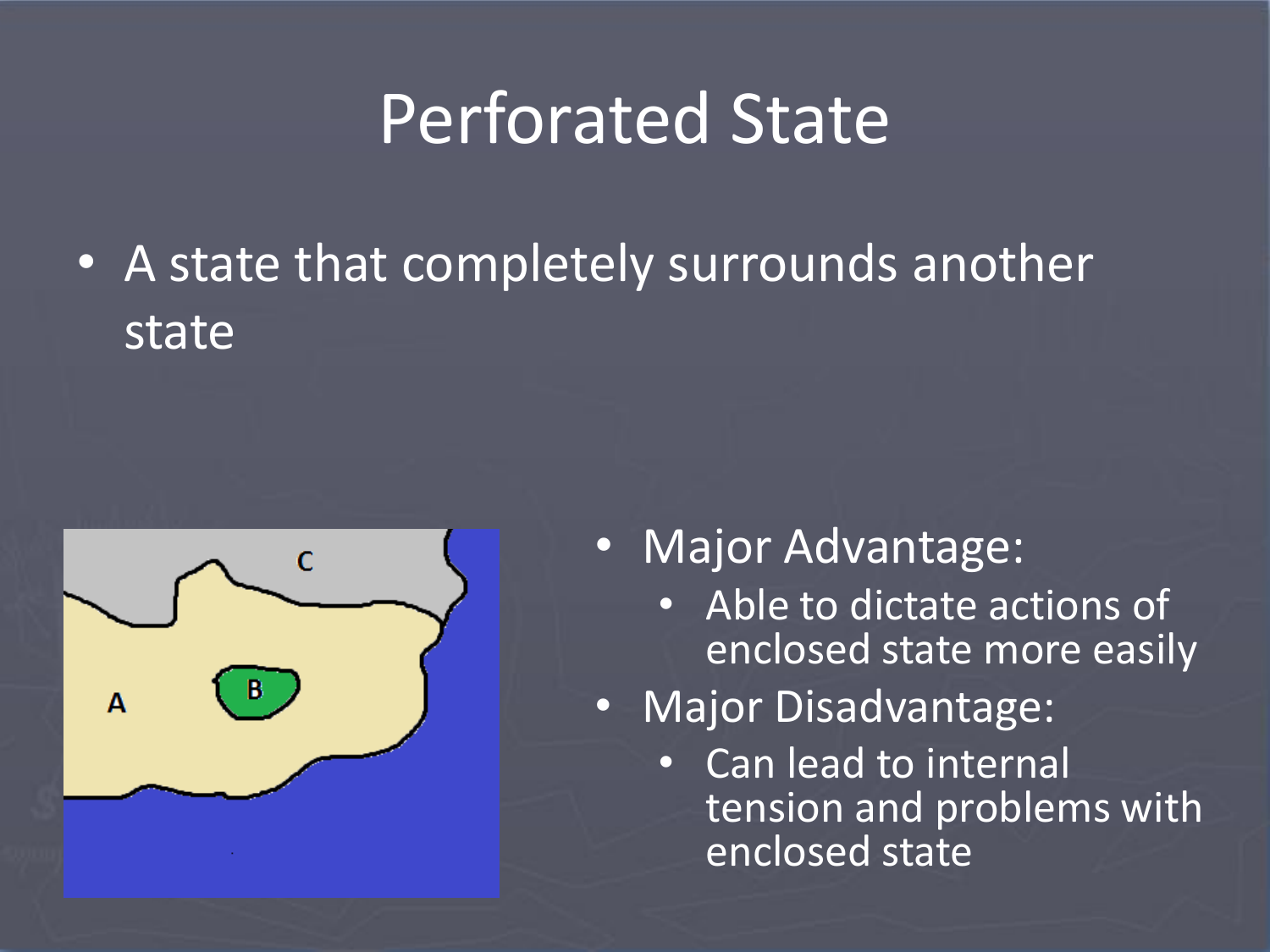# Perforated State Example

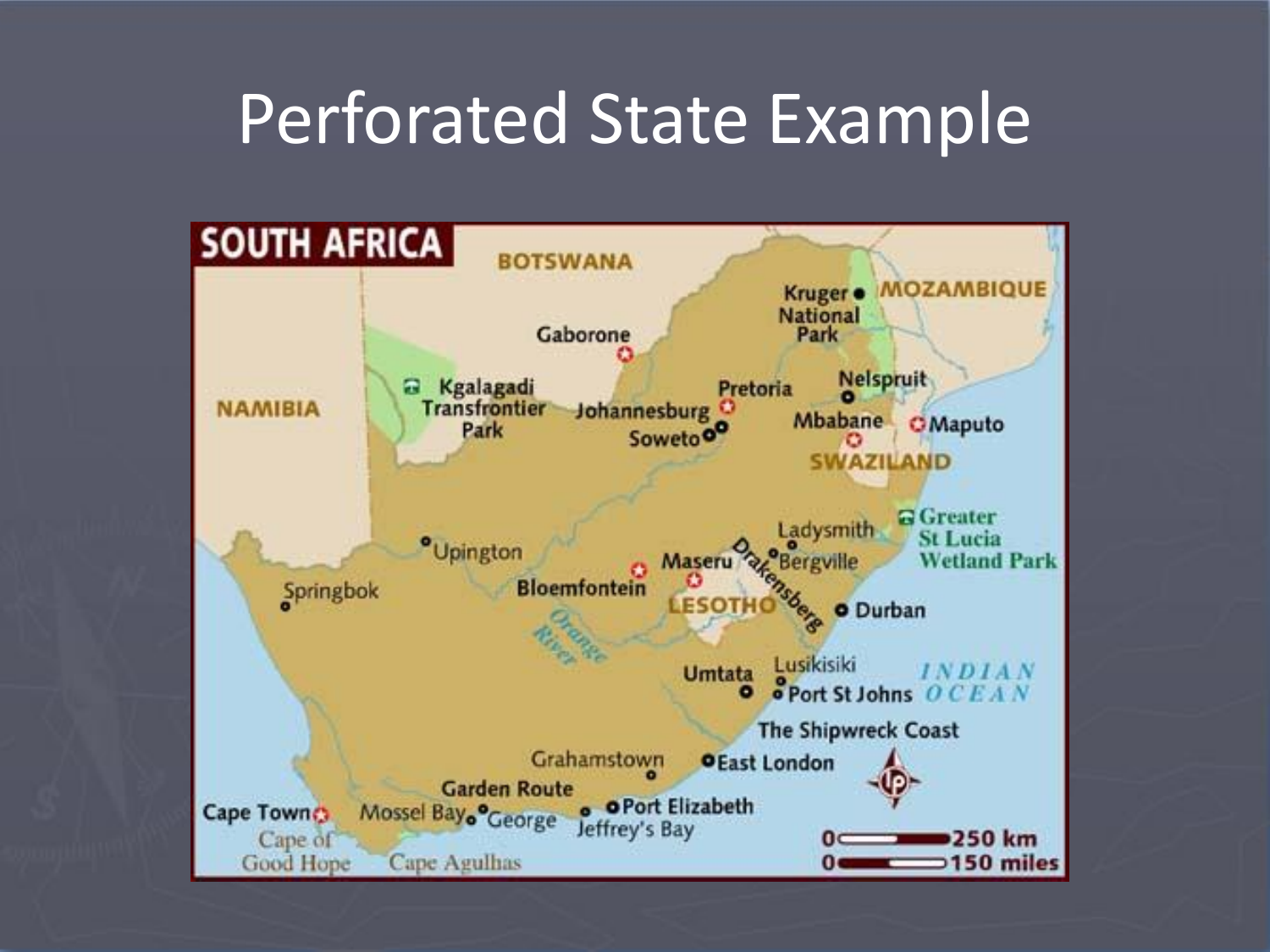# Prorupt State

• States that have one portion that is much more elongated than the rest of the state – Typically to gain access to some resource or trading route



- Major Advantage:
	- Access to resources and trade not as dependent on neighbors
- Major Disadvantage:
	- Fairly easy to cut off by invading states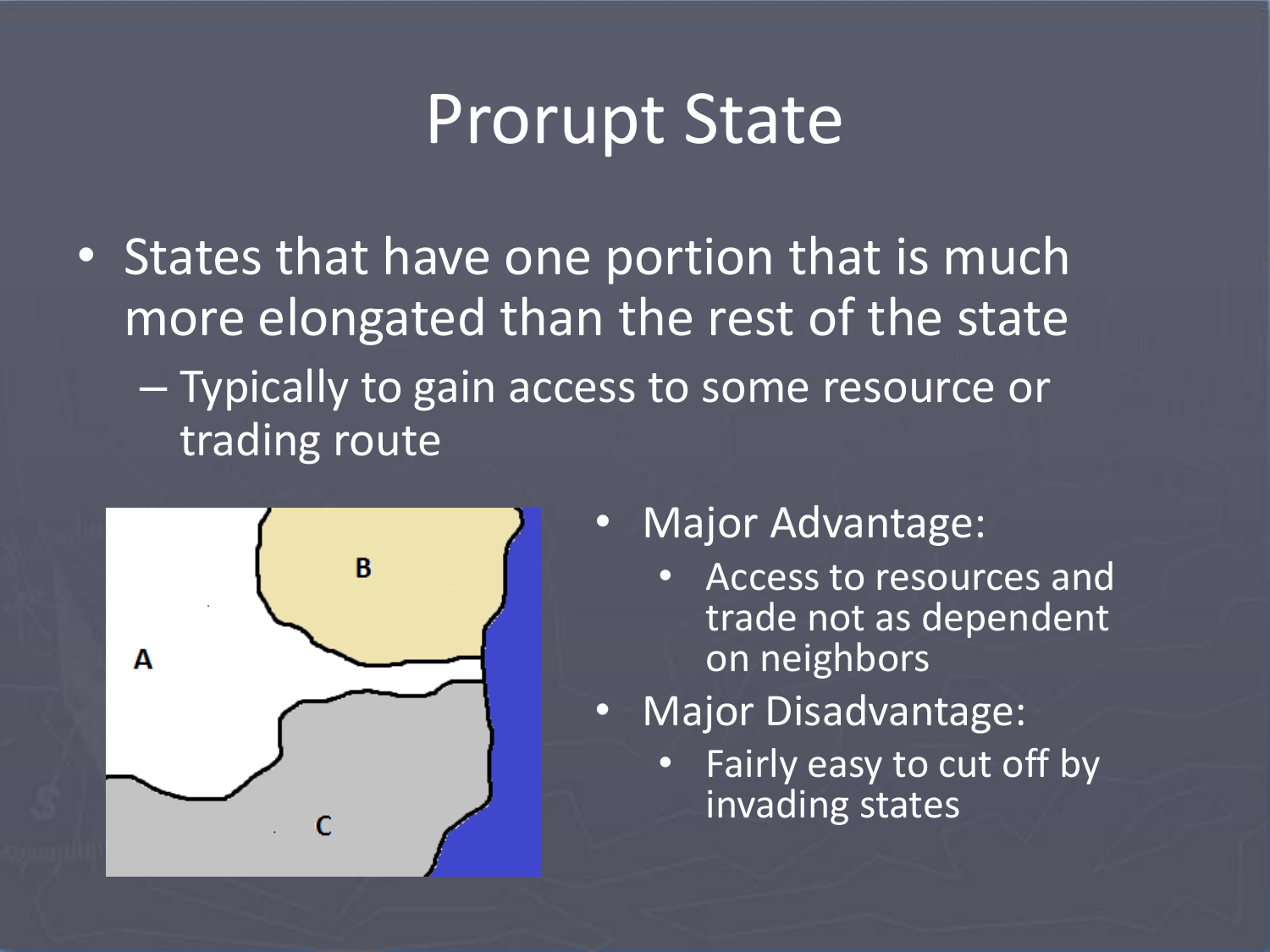#### Prorupt State Example

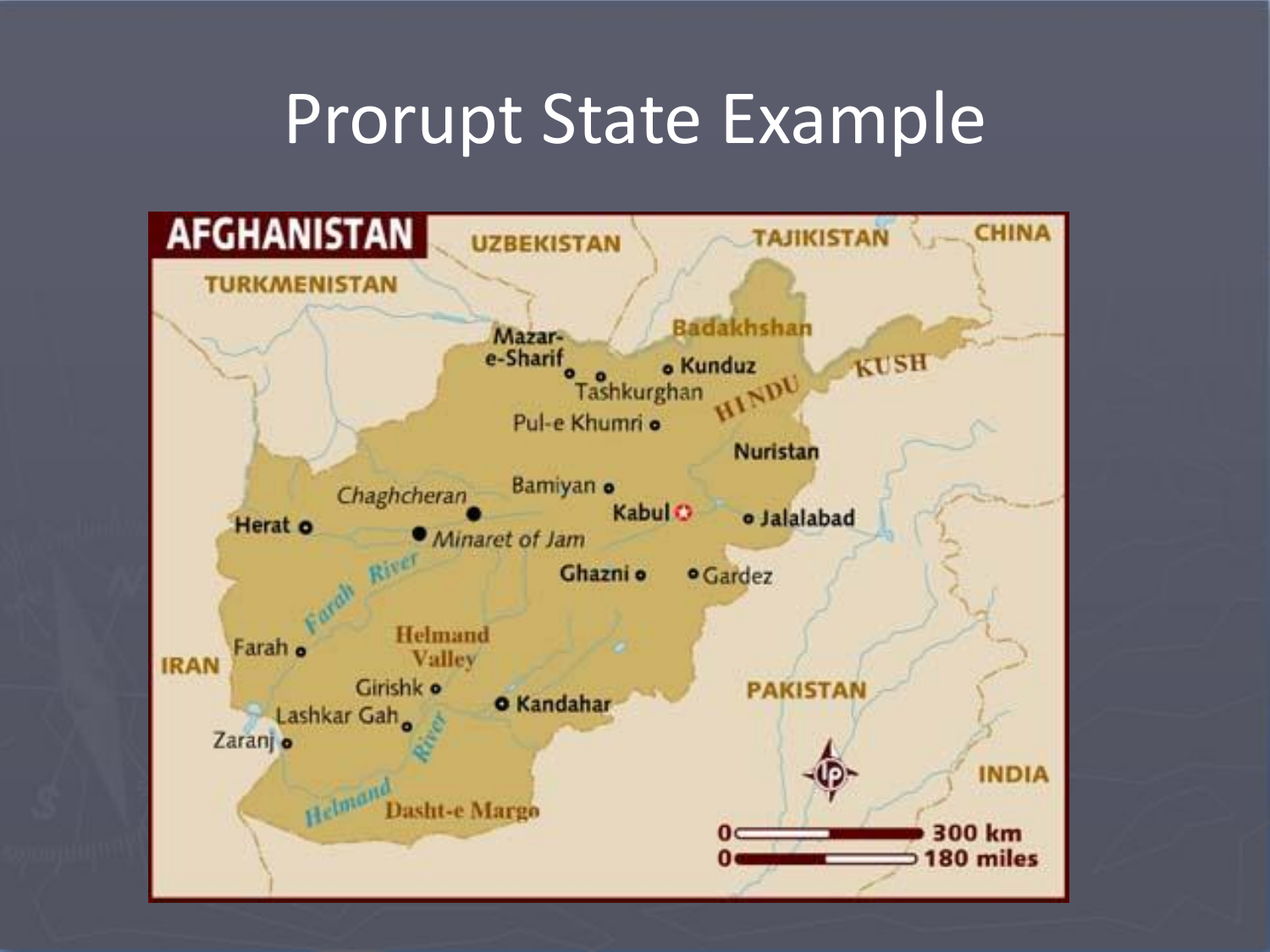#### **Microstate**

• State that is extremely small



- Major Advantage:
	- Typically extremely homogenous cultural communities
- Major Disadvantages:
	- Easy to take over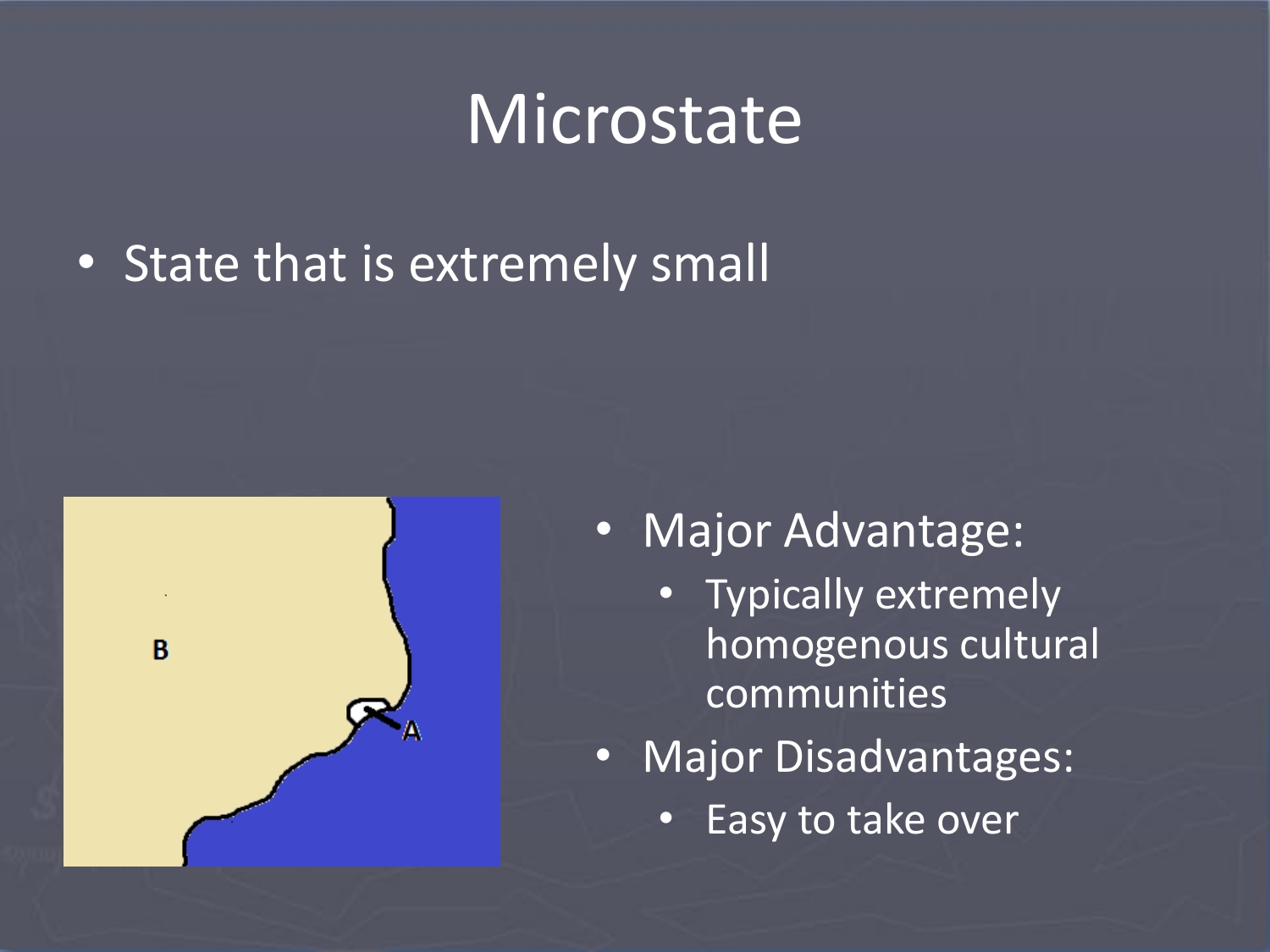# Microstate Example

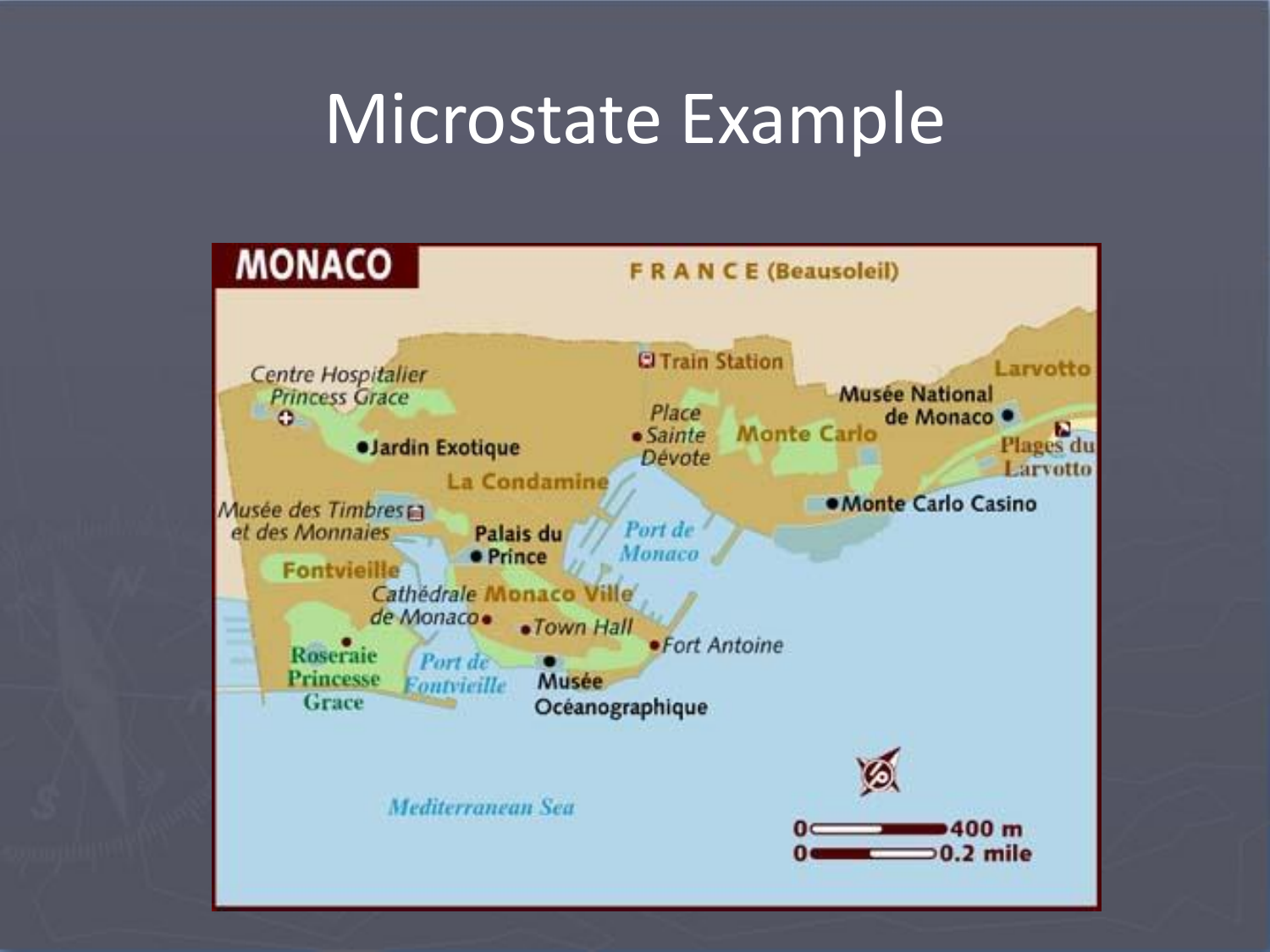# Landlocked State

• A state that is completely inland with no direct access to the ocean



- Major Disadvantage:
	- Reliant on neighbors for majority of international trade
	- Dependent on land based agriculture